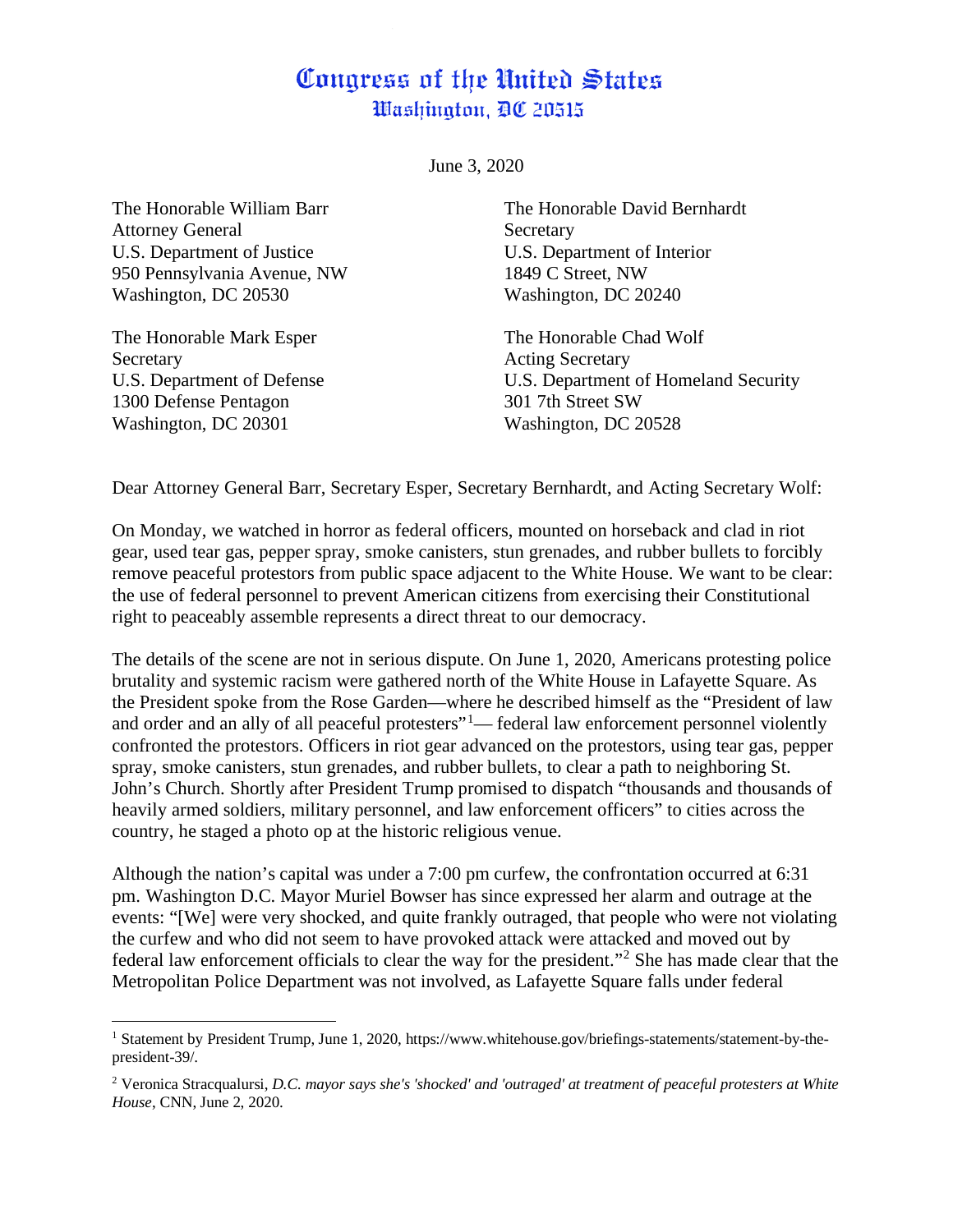jurisdiction, and the actions were conducted by "federal police."<sup>[3](#page-1-0)</sup> Although the Trump campaign and some federal law enforcement agencies later denied that tear gas and other crowd-clearing devices were used to disperse the protestors at Lafayette Square,<sup>[4](#page-1-1)</sup> video evidence and eyewitness accounts clearly paint a different picture.<sup>[5](#page-1-2)</sup>

Although no notice has been provided to Congress, we have seen reports that the President has directed an interagency effort, led by the Department of Justice, to coordinate the response to protestors in Washington, D.C. Attorney General Barr is reported to have given the order to clear the protestors from Lafayette Square.[6](#page-1-3) Elements from the United States Secret Service, the United States Marshals Service, the Drug Enforcement Administration, and the United States Park Police were reported to have been present during the incident. Additional federal law enforcement personnel and the National Guard have also been deployed in the streets of Washington.

As America grapples with police brutality, systemic oppression, and racism, we must each do our part to defend the rights guaranteed to us under the Constitution. The First Amendment rights to freedom of speech and assembly are core to what it means to be an American. The protestors at Lafayette Square complied with the curfew set forth by local officials. They were exercising their rights under the First Amendment. They were assembled peacefully and posed no obvious threat.

A wide range of federal law enforcement officials were identified at Lafayette Park on June 1, 2020 including personnel from component agencies under your authority. As the Chairmen of the committees of jurisdiction, we write to ask the following questions relating to the events at Lafayette Square on June 1, 2020:

- 1. Who gave the order to clear protestors and under what authority?
- 2. Which federal agencies had a physical presence at Lafayette Square?
- 3. Which federal agencies were involved or tasked with removing protestors from Lafayette Park or securing the President's path to St. John's Church?

<span id="page-1-2"></span><sup>5</sup> *See e.g.*, @Springer, Twitter (June 1, 2020, 8:30 pm), https://twitter.com/springer/status/ 1267614636330942465; @MarquardtA, Twitter (June 1, 2020 6:50 pm), https://twitter.com/MarquardtA/status/ 1267589282555887617; Jack Jenkins, Ahead of Trump Bible photo op, police forcibly expel priest from St. John's church near White House, Religious News Service, June 2, 2020; @hunterw, Twitter (June 2, 2020 12:20 pm), https://twitter.com/hunterw/status/1267853487267893251; and Dan Zak et al., *'This can't be happening': An oral history of 48 surreal, violent, biblical minutes in Washington*, WASH. POST, June 2, *2020*.

<span id="page-1-0"></span><sup>3</sup> @MurielBowser, Twitter (June 1, 2020 8:40 pm), https://twitter.com/MurielBowser/status/1267617085913522177.

<span id="page-1-1"></span><sup>4</sup> Abigail Hauslohner, *Trump demands journalists correct stories on the use of tear gas. According to the CDC, it was tear gas,* WASH. POSt, June 2, 2020. *See also,* Statement by U.S. Park Police Acting Chief Gregory T. Monahan, June 2, 2010, https://www.nps.gov/subjects/uspp/6\_2\_20\_statement\_from\_acting\_chief\_monahan.htm.

<span id="page-1-3"></span><sup>6</sup> Carol D. Leonnig et al., *Barr personally ordered removal of protesters near White House, leading to use of force against largely peaceful crowd*, WASH. POST, June 2, 2020.